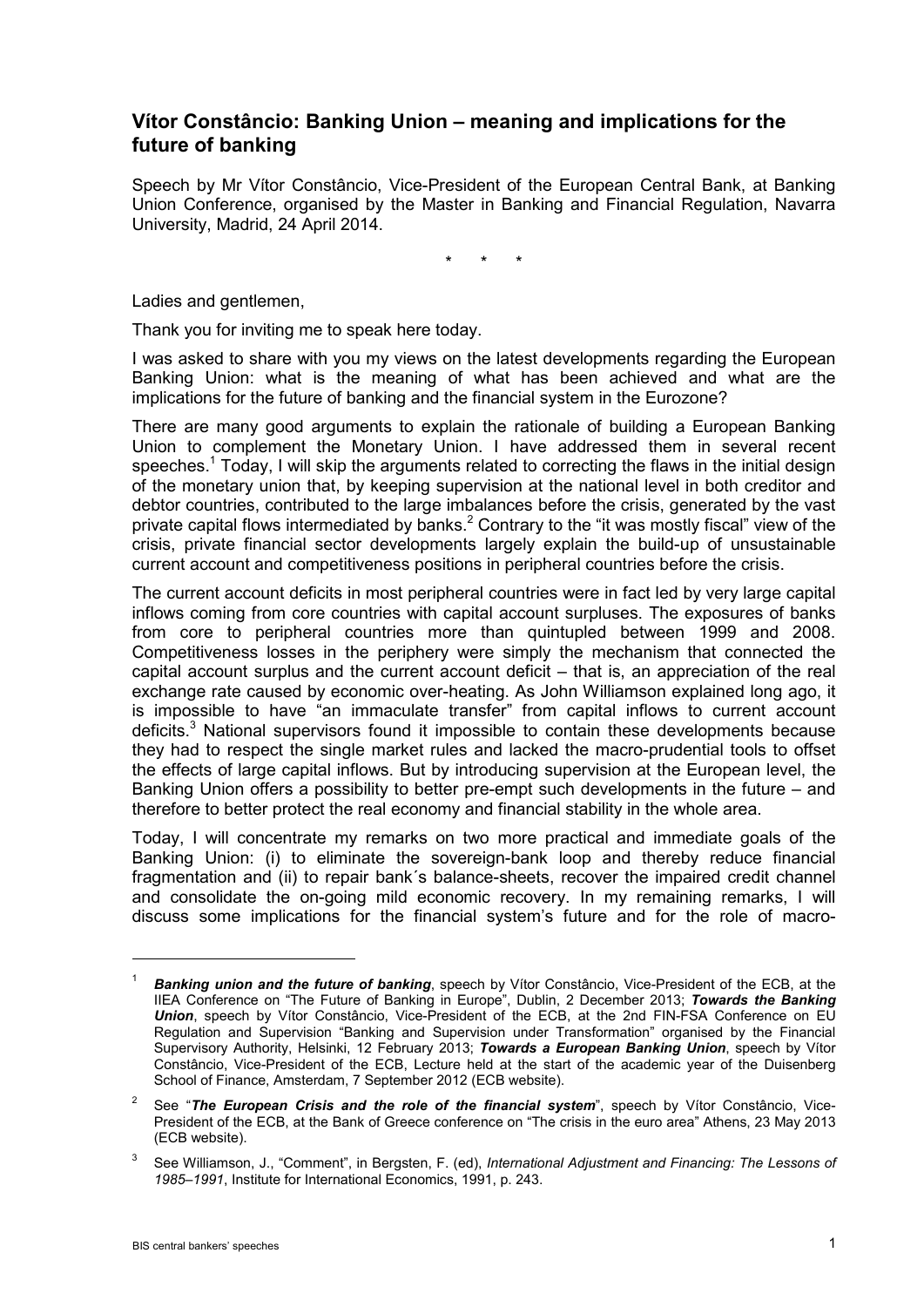prudential policies. I will conclude with a few words about what else is needed to complete the repairing of our monetary union.

## **1. The sovereign-banks' feed-back loop**

As you may remember, the whole idea of launching a single European supervisor was born in the June 2012 Summit as a consequence of the decision to prepare direct European recapitalisation of weak banks. The acute situation of liquidity shortage in late 2011 that led us at the ECB to conduct two long-term refinancing operations (LTROs) with a maturity of three years, and the continuing sovereign debt crisis convinced Member States to frontally address the bank-sovereign link, notably by promising the possibility of European capital injections that would not overburden the already indebted sovereigns. This naturally required that supervision would have also to be transferred to the European level and the embryo of Banking Union saw the light of day. Later, the Van Rompuy Report elaborated the concept by adding a Single Resolution Mechanism and a future possible Deposit Guarantee Scheme. In the meanwhile it was clarified that European direct recapitalisation could only happen after the Single Supervision Mechanism would become operating and after a comprehensive assessment of the banks' balance sheets would be conducted. This is because direct recapitalisation would not be used to cover bad legacy assets stemming from the crisis. Many months later, agreement was reached among Member States on the second element of the Banking Union – the Single Resolution Mechanism (SRM) – to add to the Single Supervision Mechanism (SSM). As the ECB underlined many times, those two components were necessary for the framework to work effectively. The Banking Union can thus be seen as the biggest reform after the inception of the euro with vast implications that go well beyond the problem of the sovereign-banks' loop.

In this way, the question of direct European recapitalisation – for which a framework has not yet been decided – ceased to be the main focus of attention. In the view of many commentators, the Single Resolution Mechanism became the expected instrument to achieve the separation between banks and sovereigns. This is a somewhat misleading view, as I will explain later.

What makes the question of the link between sovereigns and banks important relates to the fact that weak banks weakened the sovereign and the reverse was also true in the financial crisis. Some governments had to support their national banks with significant consequences to their own debt. In other cases, weakened sovereign with low ratings and difficulty in accessing the financial markets, enfeebled the banks who saw their ratings tumble and their funding become more difficult. At the same time, as the sovereign debt crisis in 2010 became explicit and triggered contagion effects across countries, banks' holdings of domestic debt rose, thereby increasing their dependence of the sovereign's fortunes.

These different forms of dependence created a negative feed-back loop that induced financial fragmentation among member of the monetary union and contributed to impair the credit channel and the transmission of monetary policy. Monetary policy interest rates were not properly transmitted and deposit and credit rates became much too different among countries as if we were not related to the same currency and to banks operating in a monetary union.

The ECB did the utmost to repair the transmission of monetary policy and restore the credit channel. The OMT initiative coupled with the development of the Banking Union project, proved finally effective reducing fragmentation. The recent world market developments and the perception that the tail risk of euro redenomination was overcome, contributed to an inflow of capital looking to the European periphery, further mitigating fragmentation of financial markets in the Eurozone.

Both components of the Banking Union, the SSM and the SRM help reduce the negative feed-back loop between banks and sovereigns but do not completely eliminate it.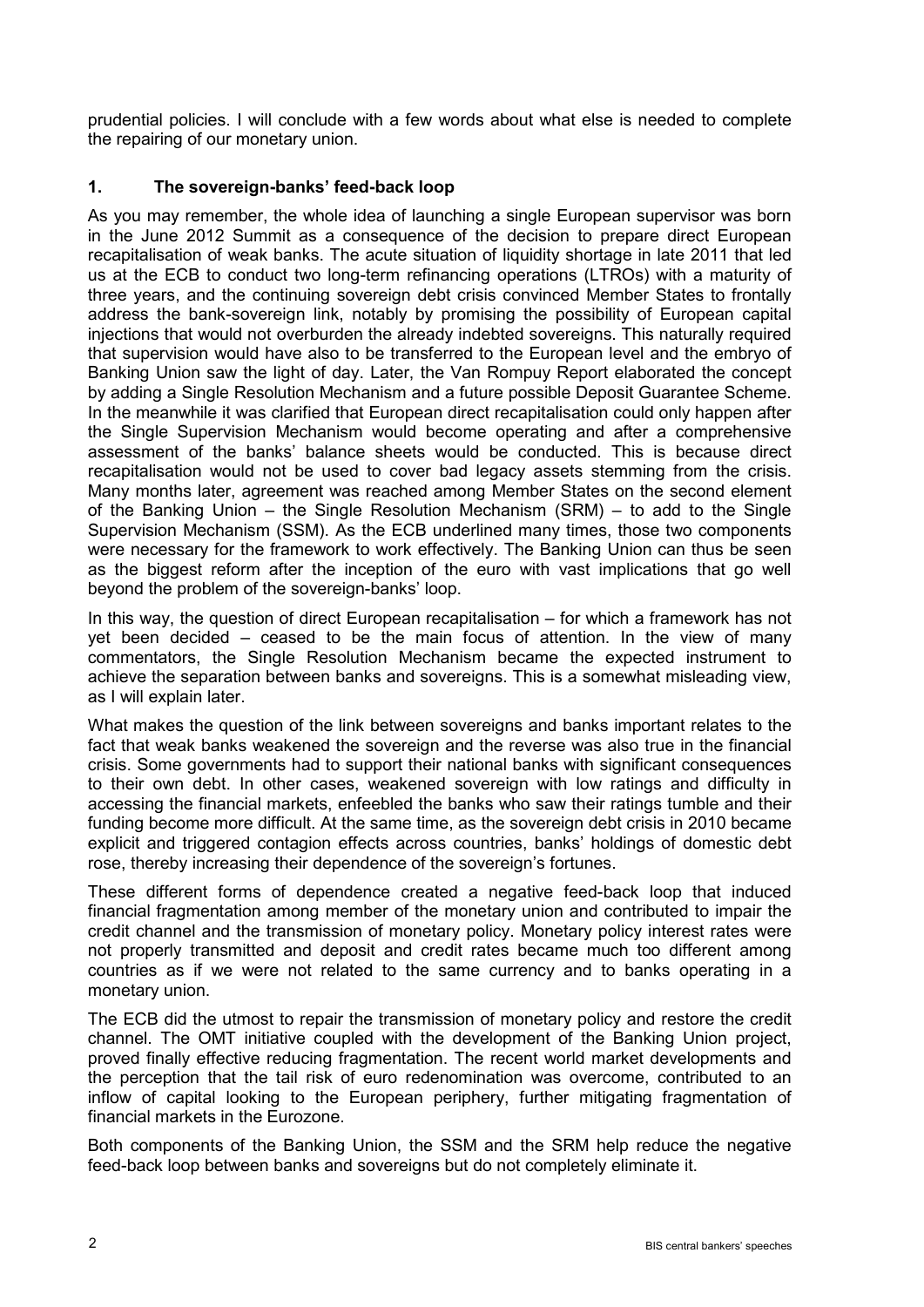*Let me start with the first building block: the SSM.* One important objective of the SSM regulation is to improve the quality of supervision and to ensure homogenous supervisory standards across the euro area. The SSM, upon its operational start in November, will root its supervisory work on the best supervisory practices. The general principles, processes, and methodology for supervision will be described in the SSM Supervisory Manual of which a comprehensive public version is being prepared.

The SSM will lead to a convergence of rules and standards and a harmonised supervisory culture. For example, by imposing common principles about methods and models' parameters that improve the reliability of banks' internal models it will address the problems created by differences in the way that banks calculate risk-weighted assets. Importantly, the SSM will ensure that the same risks are given similar weights, knowing of course that the same types of risk can have different manifestations in different markets, in accordance with the local economic situation. There will also be a harmonised treatment of non-performing exposures and provisioning rules, which at present varies between jurisdictions and is not directly comparable for investors. More generally, the substantial compliance costs, from having to observe different sets of rules and different sets of reporting requirements, as well as having to interact with several different authorities, will be reduced.

Direct supervision of significant banking groups will be undertaken by joint supervisory teams that will comprise supervisors from both the ECB/SSM and National Competent Authorities, thus enabling a fully integrated approach to the supervision of cross-border banks. Compared with supervision at national level, this integrated approach will enable the SSM to detect excessive risk-taking and the cross-border externalities associated with it, and to be therefore proactive if local financial developments develop into threats to broader financial stability.

I expect all these changes in the supervisory framework to contribute to reducing fragmentation by creating a level playing field for financial institutions and spreading best practices across borders, thus removing the barriers that existed in the past. Essential for de-linking banks from sovereigns is the trust that the financial system at large will develop in relation to the banks both directly and indirectly supervised by the SSM. This can help normalise interbank markets and overcome financial fragmentation.

That said, high standard banking supervision is not centred on preventing bank failures at any cost. In fact, to effectively perform its tasks, a supervisor must also be able to let failing banks exit the market. This is the reason why the SSM has also been given the competencies to withdraw from credit institutions, the authorisation to operate. However, given the role of banks in the financial system and in order to safeguard financial stability, the supervisor has to feel confident that the resolution of banks is conducted in an orderly fashion. This brings me to the second pillar of the Banking Union.

**The establishment of the SRM** is the second crucial step towards addressing financial fragmentation and breaking the sovereign-bank nexus. The main point here is that the orderly resolution of banks, even big ones, may contribute to avoid costly rescues by sovereigns that may endanger their own finances.

The SRM puts in place a single authority responsible for the resolution of banks in the euro area and participating Member States. This will enable swift and unbiased resolution decisions, which will address notably cross-border resolution cases in an effective manner. In this respect, the SRM should be viewed as a necessary – and logical – complement to the SSM. It would indeed be ill-advised to elevate the responsibility for supervision to the European level, while keeping resolution at the national level. This would create a mismatch of responsibilities, undermine the credibility of the SSM as supervisor, and delay the resolution of banks, a task that has to be done swiftly.

An important element of the SRM is the Single Resolution Fund, which will be financed via levies on the banking sector and gradually mutualised. Starting with national compartments, it will become one truly single European Fund in the course of eight years. By mutualising the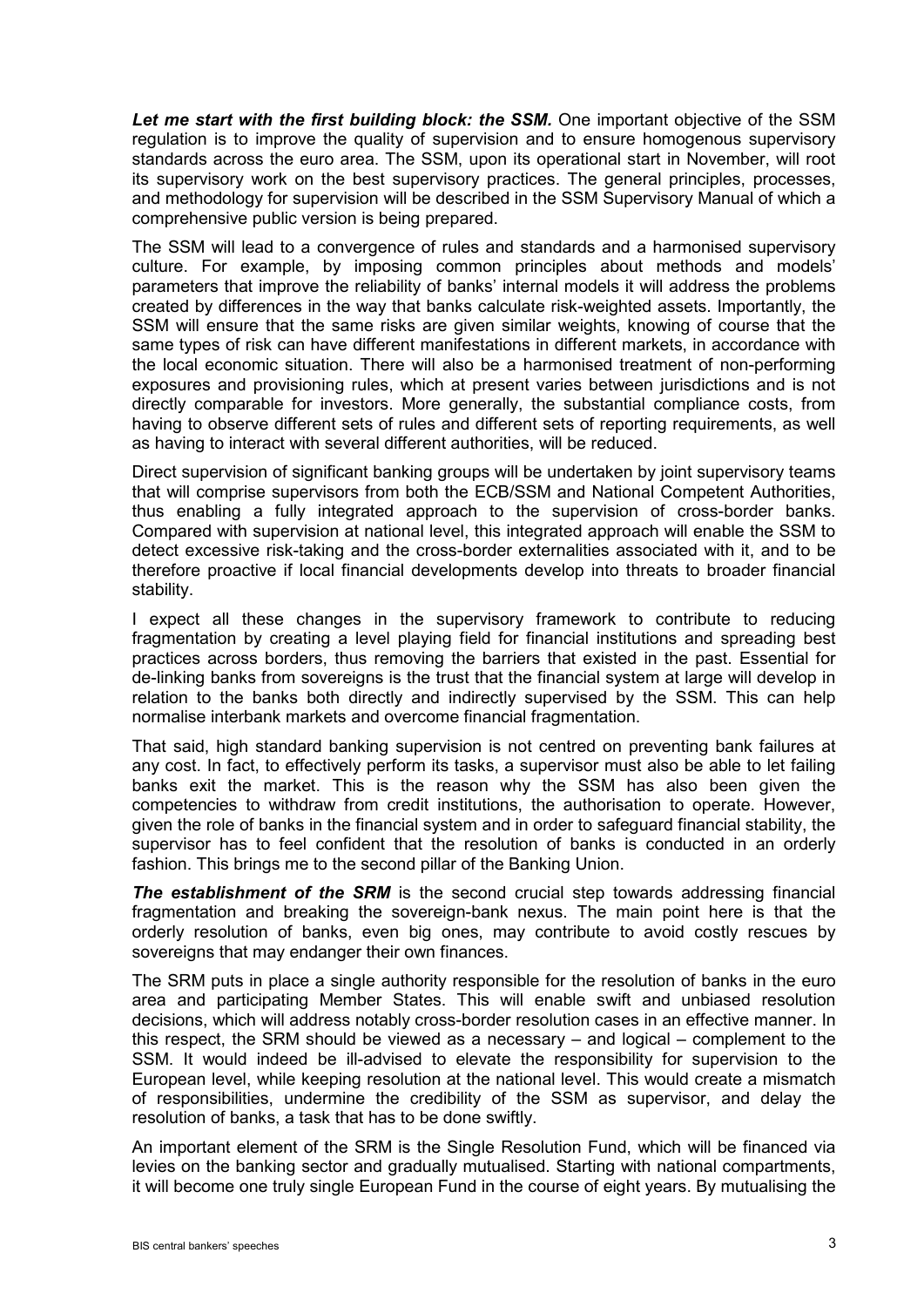cost of bank resolution, this approach will loosen the link between domestic banks and their sovereigns and further level the playing field. A shortcoming of the SRM is the absence of a clear common financing arrangement that would provide additional temporary resources when needed.

However, the SSM and SRM are not enough to completely sever the ties between sovereigns and their domestic banks. The SSM and harmonised supervision may not be enough to build sufficient trust among banks and, on the other hand, the SRM may face legal limitations to autonomously manage orderly resolutions of significant banks, using its own funds. These limitations come from the *Bank Recovery and Resolution Directive (BRRD)*  which, in my view, is the most crucial regulatory change in Europe of late, applicable to all 28 EU member countries, and will significantly contribute to breaking the bank-sovereign nexus. Let me explain.

The BRRD implements a true paradigm change, ending the culture of bail-out and ushering in a culture of bail-in. As of 2016, in all resolution cases, the BRRD will impose to the Resolution Authorities, a bail-in of shareholders and creditors equal to at least 8% of total liabilities including own funds of a given bank. This amount of 8% is very substantial if we compare it to the losses which banks faced in the recent crisis. To give you an idea: between 2008 and 2010 only one bank had losses exceeding the 8% threshold, and the average for all other banks was slightly less than 3%. If we look further back to the Nordic Financial Crisis in the 90s, none of the banks affected by this crisis faced losses of more than 8% of its total liabilities including own funds.

Let me first briefly describe what happens once a bank enters into resolution and how the socalled "bail-in tool" works under the new framework. The bail-in tool follows a sequential approach. Before any resolution fund can be tapped, shareholders and creditors have to first absorb losses amounting to at least 8% of total liabilities including own funds. Although uninsured deposits from individuals and small firms come last among liabilities possibly subject to bail-in, they would be included if needed to attain the 8% total. According to the new rules, only insured deposits are totally excluded from the bail-in tool. Only after the 8% amount is bailed-in from shareholders and creditors, can money from the resolution fund be used and for a maximum amount of 5% of total liabilities (including own funds) of the bank under resolution. Public resources can then be used only in case this is not enough (which, based on past crisis experience would be exceptional).

Public money, either from national governments or from direct European recapitalisation of banks, can only be used at the very end of the process which, in practice, should happen exceedingly rarely. Bail-in of shareholders and creditors plus the use of the Resolution Fund should in most conceivable cases, be enough to ultimately cover for the losses incurred by the bank. The "Government financial stabilisation tools" that the Directive introduces are an instrument of last resort after having assessed and exploited the other resolution tools to the maximum extent possible. We are still far from the initial plan regarding this important question but the goal of avoiding to burden the sovereign with banks' rescues has in practice been achieved.

While we all agree with the objective of protecting taxpayers' money, it is important to examine what are the implications of the new rules for the banking market and for the sovereignty of member states. As a natural result of the backlash against banks in our democratic polities following the huge crisis rooted in the financial system, the new framework imposes that banks' bailout with public money is the ultimate resource after extensive bail-in tools have been activated. I agree that bailouts, especially when shareholders and bank management are not penalised, create moral hazard that may feed subsequent reckless management behaviour down the road. The difficult judgment is of course to navigate in a general financial crisis between the Scylla of moral hazard and the Charybdis of financial collapse.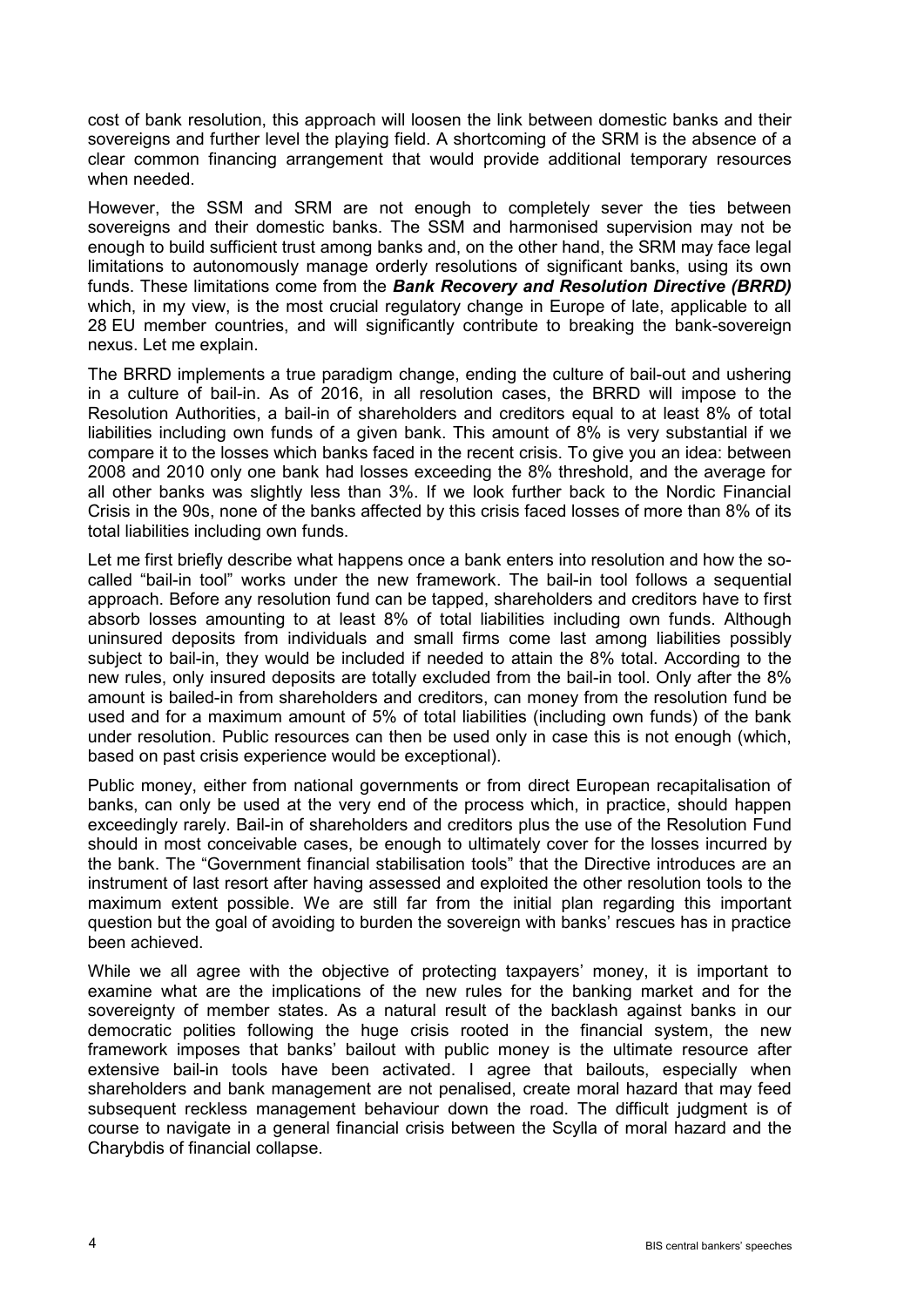The second aspect I wish to highlight is that by avoiding the commitment of public money and protecting tax payers as much as possible – a goal widely shared –participant countries in the Banking Union must shed considerable sovereign power, showing a remarkable willingness to continue to deepen European integration, thus reinforcing monetary union. In fact, large countries with strong public finances must renounce to provide domestic banks with the implicit subsidy of public support. This will reduce their strength in competing in the European space with an advantage and will be progressively reflected in banks' ratings and funding costs. On the other hand, countries with vulnerable public finances and smaller banks will no longer be able to support, and possibly keep, their national champions. Finally, in both cases, governments accept the transfer of supervision and resolution of banks to the European level in what has to be considered a remarkable sharing of sovereignty.

Another aspect of the BRRD reflecting the reluctance in the use of public money is the disposition that foresees that a criterion to put a bank formally into resolution is that it "requires extraordinary public support". This disposition will apply as of January next year and will very likely be in force when the corrective supervisory action stemming from the SSM Comprehensive Assessment will be in course of implementation. I rush to indicate that there is a possible exemption to this rule. But according to certain interpretations, the rule is applicable, for instance, to a listed bank that fails the baseline scenario of a stress test, cannot raise private capital and has to request public assistance. Very likely, if such bank is formally put into resolution it may suffer irreparable damage in the market place, further complicating its situation and generating spillover effects on other banks.

This could mean, according to those interpretations that under the BRRD, a bank may be put into resolution before actually attaining the point of non-viability if it just fails a baseline scenario of a stress test. We should be mindful that resolution does not lead to resurrection of the institution and, as seen by the market, implies deep restructuring, downsizing or even the winding down of an institution.

The interpretations already mentioned would also imply that the public backstops for the purposes of the SSM Comprehensive Assessment announced last November, if used, would trigger putting the bank into formal resolution if the exemption I mentioned before would not apply. The terms of the exemption, surrounded by several conditions, are basically dependent on the need to avoid a serious disturbance in the economy of a Member State and preserve financial stability. We certainly hope that in the context of such a wide-ranging undertaking to assess the robustness and resilience of European banks, there will be reasonable financial stability aspects to justify, in several cases, such exemption. Also, in 2015 such an exemption should have no operational implication for the bail-in rules of the Directive as, contrary to the rest of the BRRD articles, bail-in rules will be applicable only after January 2016. Also, the granting of such exemption would not preclude the application of the only bail-in rule in place in 2015 which exists in the context of State Aid principles. Therefore, it is an exemption without substantive consequences in terms of bail-in rules.

The rules now in place stem from the European Commission's communication on "State Aid rules to support measures in favour of banks in the context of the financial crisis" of July  $2014<sup>4</sup>$ , which establishes that any public support to banks considered as State Aid should be preceded by bail-in of bank shares, capital hybrids and subordinated debt, as mentioned. Again, in this case, the text contemplates that exceptions "can be made where implementing such measures would endanger financial stability or lead to disproportionate results". For concrete cases, at the end of the SSM Comprehensive Assessment, it may be adequate to invoke such principles.

<sup>4</sup> "Communication from the Commission on the application from 1 August 2013 of State Aid rules to support measures in favour of banks in the context of the financial crisis ("Banking Communication") 2013/C 216/01.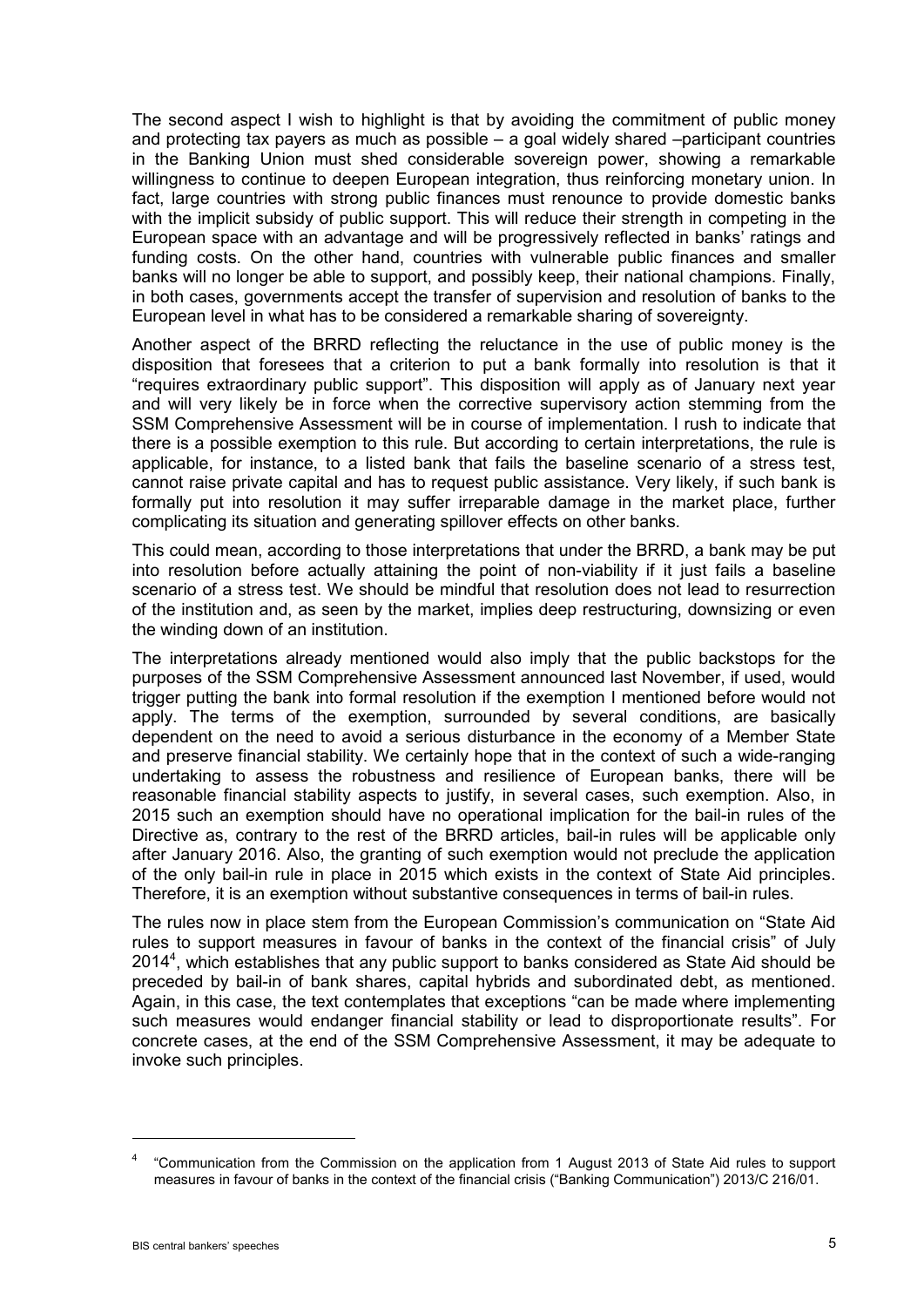In 2015, another potential complication may come from problems of a legal nature that can create difficulties to the maintenance of a level playing field in the context of our exercise. Some countries may have no national law or legal ability to implement burden sharing rules ahead of the entry into force of the BRRD bail-in rules in 2016.

Amid these concerns, it is hoped that all the relevant legislation and related exemptions are applied in the wake of our Comprehensive Assessment with the adequate balance between the different values of avoiding moral hazard, assuring market discipline and level playing field, and safeguarding financial stability.

The present situation of apparent easy access to capital markets driven by investors' appetite to invest in banks is however reassuring. Hopefully, this situation will remain unchanged until November so that banks that need to reinforce their capital buffers will be able to raise money in the private market and the whole question of public backstops can move to the background. Nevertheless, I advise all banks, besides raising adequate levels of capital, to carefully study the new legislation on resolution and bail-in because the bank market and even competition for capital control will be significantly affected as it enters into force. On the other hand, investors should be incentivised to learn and interiorize the new bail-in rules that will dominate the market for banks' securities from now on.

I want to finish this section with some general considerations concerning the delicate judgment calls that dealing with financial crises necessarily entail. We should be reminded that not only direct public support for banks has a cost to taxpayers but that financial instability may imply significant costs for taxpayers. We just have to compare the worldwide costs for taxpayers stemming from no public intervention in the case of Lehman Brothers, with zero cost for taxpayers following the USD 700 billion injection in US banks to rescue them in 2008, which have by now been totally repaid by the banks. Financial instability can have a meaningful cost to taxpayers even if that it is not visible in the very short term, a notion that all policy makers should keep in mind. Obviously, to avoid moral hazard, any intervention should penalise shareholders and managers appropriately as it was done in the exemplar case of the Nordic banking crisis, where financial and economic collapse was avoided with, in the end, virtually no costs for taxpayers when the restored banks were sold. After the financial crisis and the misbehaviour of several institutions, which by the way, is still being uncovered, the change of culture from easy public bailouts to a new culture of private bailing-in is justifiable and I support that trend. The burden of proof should be put on those who want to invoke exemptions to the new approach. However, for those of us able to understand the externalities to the whole economy and society that a financial crisis can generate, balanced and complex judgements have always to be applied. A distinction has to be made between how to deal with a few individual cases and the way to address the risks of generalised financial crises. The new European legislation contemplates the necessary exceptions that, as a last resort, foresee interventions that can safeguard financial stability in a Member State or in the area as a whole. I trust that the new legislation will be applied by the competent authorities with rigour, wisdom and a sense of proportion in the aftermath of our Comprehensive Assessment.

### **2. Banks' balance-sheet repair and the economic recovery**

I turn now to the implications of Banking Union for other economic aspects. Some economists are of the view that negative developments in bank credit in the Eurozone are predominantly due to credit supply restrictions linked with insufficient capital to absorb losses supposedly still unrecognised. $5$  This view is not entirely correct. We have observed a marked

<sup>5</sup> Acharya, V. and S. Steffen, "Falling Short of Expectation? Stress-Testing the European Banking System", (2014); Kashyap, A. commentary on similarities between EU and Japan; Kashyap, A. et al. "How does financial regulation change bank credit supply?" (2014).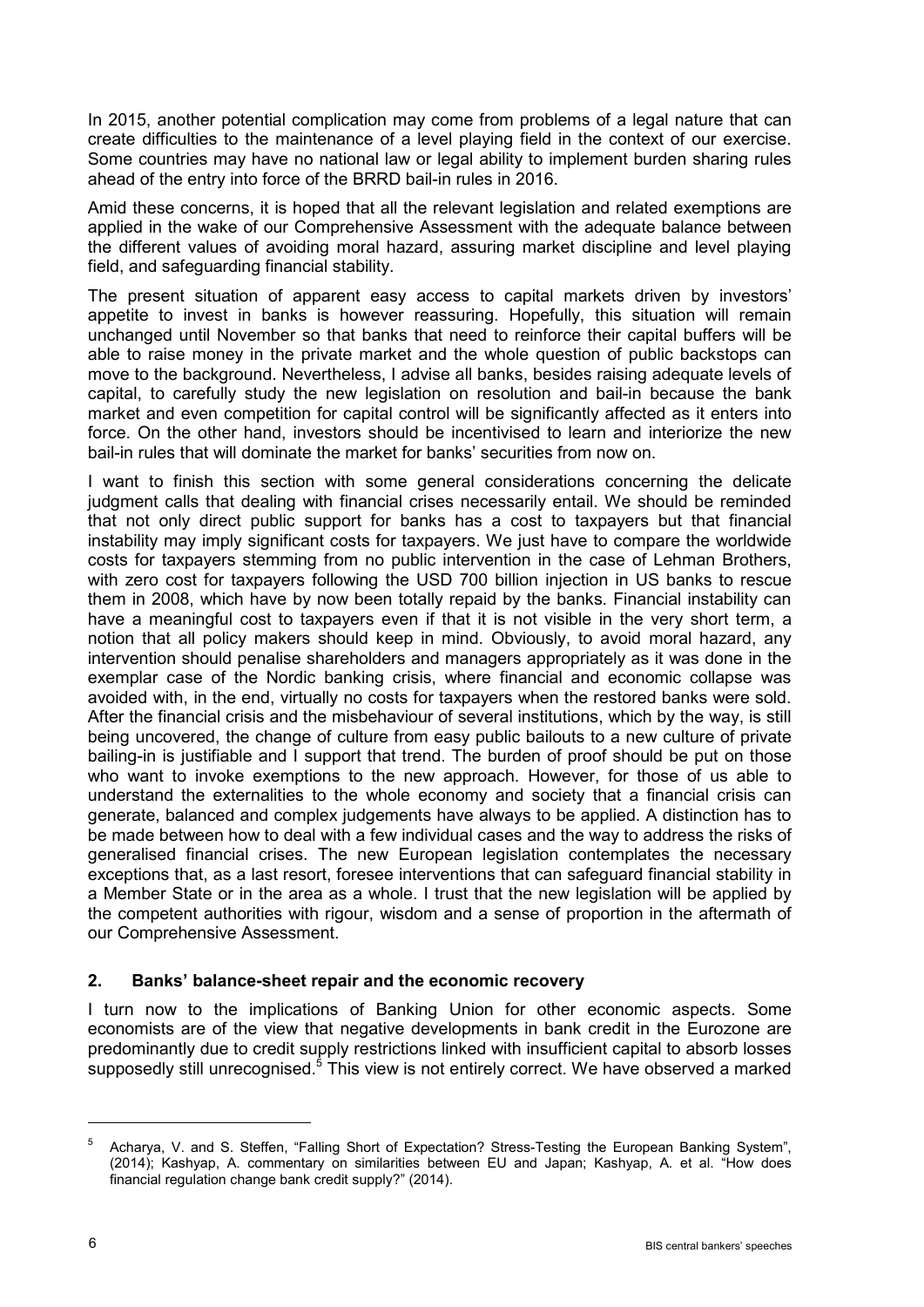increase in banks' capital ratios since the beginning of 2009. Since the onset of the global financial crisis, the top 20 European banks have increased capital in dollar amounts, net of share buy-backs, by much higher numbers than the corresponding top 20 American banks: USD 289 billion by EU banks against USD 179 billion by US banks. And according to the FDIC, the leverage ratios of the biggest European banks, calculated according to the same accounting standards, are very close to their American peers.<sup>6</sup> Since mid last year in particular, European banks have implemented write-offs and increased provisions and capital, partly anticipating the Comprehensive balance-sheet Assessment that the ECB is conducting this year. As a result, confidence in the euro area banking sector is now starting to rise. This development has been recognised by the stock market where banks' share prices increased by 41% in 2013, above market average growth of 20 $^{\%}$ .

Nevertheless, the task of bringing back confidence in the EU banking sector is still underway. This is why the Banking Union, and in particular the Comprehensive Assessment of banks' balance-sheets, is so important. It will trigger corrective supervisory action where it is needed and dispel any remaining doubts about asset valuations and the corresponding level of provisions. This in turn, will help bring the deleveraging process in the banking sector to a swifter conclusion.

In the short-term, this may have a pro-cyclical effect. However, a fast and targeted rebooting of the banking system could have two positive effects going forward.

The first effect is cyclical. A well-functioning banking sector will support the transmission of our monetary policy in all parts of the euro area, thus helping observed growth to rise towards potential growth and the output gap to close. This is because, on the asset side, banks that are restructured and recapitalised will no longer have incentives to ration lending towards smaller firms with higher capital charges. And on the liability side, as they gradually reach their target loan-to-deposit ratios through raising deposits, the funding costs between banks in the core and periphery of the euro area will further converge.

The second effect is structural. To the extent that the Comprehensive Assessment helps fixing the bank lending channel and ends the so-called "ever-greening" of loans<sup>8</sup>, it will support an efficient credit allocation process. This could in turn support the overall process of reallocation within the euro area economy, thus boosting productivity and possibly reversing the slowdown in potential growth.

Nevertheless, a word of caution is warranted in the sense that a sudden jump start of credit growth may not result immediately. Recent behaviour of credit is not explainable only by credit supply restrictions, but it is largely linked to lack of demand. Completing banks' balance-sheet repair is thus a necessary but not sufficient condition to consolidate the ongoing recovery.<sup>9</sup> The weak domestic demand outlook prevailing in the Eurozone combined with slack industrial capacity is the most important explanation for the drop in private investment during the crisis, and the most important limiting factor for higher growth.

1

 $6$  "Basel III Capital: A Well-Intended Illusion", remarks by FDIC Vice-Chairman Thomas M. Hoenig to the International Association of Deposit Insurers, 2013 Research Conference in Basel, Switzerland.

 $7$  Changes in banks' share prices and overall stock market in the euro area (from early April to end 2013).

<sup>&</sup>lt;sup>8</sup> Although the identification of "evergreening" practices is challenging, a large number of analyses have been conducted on this issue, looking at Japan's "lost decade". See, among others, Caballero, R., T. Hoshi and A. K. Kashyap (2008), "Zombie Lending and Depressed Restructuring in Japan", American Economic Review, Vol. 98, No. 5. One more recent study looks at the global financial crisis and identifies lending patterns consistent with evergreening practices, although limited to smaller banks; see Albertazzi, U. and D. Marchetti (2010) *Credit supply, flight to quality and evergreening: an analysis of bank-firm relationships after Lehman*, Bank of Italy Working Paper No. 756.

See "Growing out of the crisis: Is fixing finance enough?" , speech by Vítor Constâncio, Vice-President of the ECB, at the Annual Hyman P. Minsky Conference on the State of the US and World Economies, Washington D.C., 10 April 2014 (ECB site).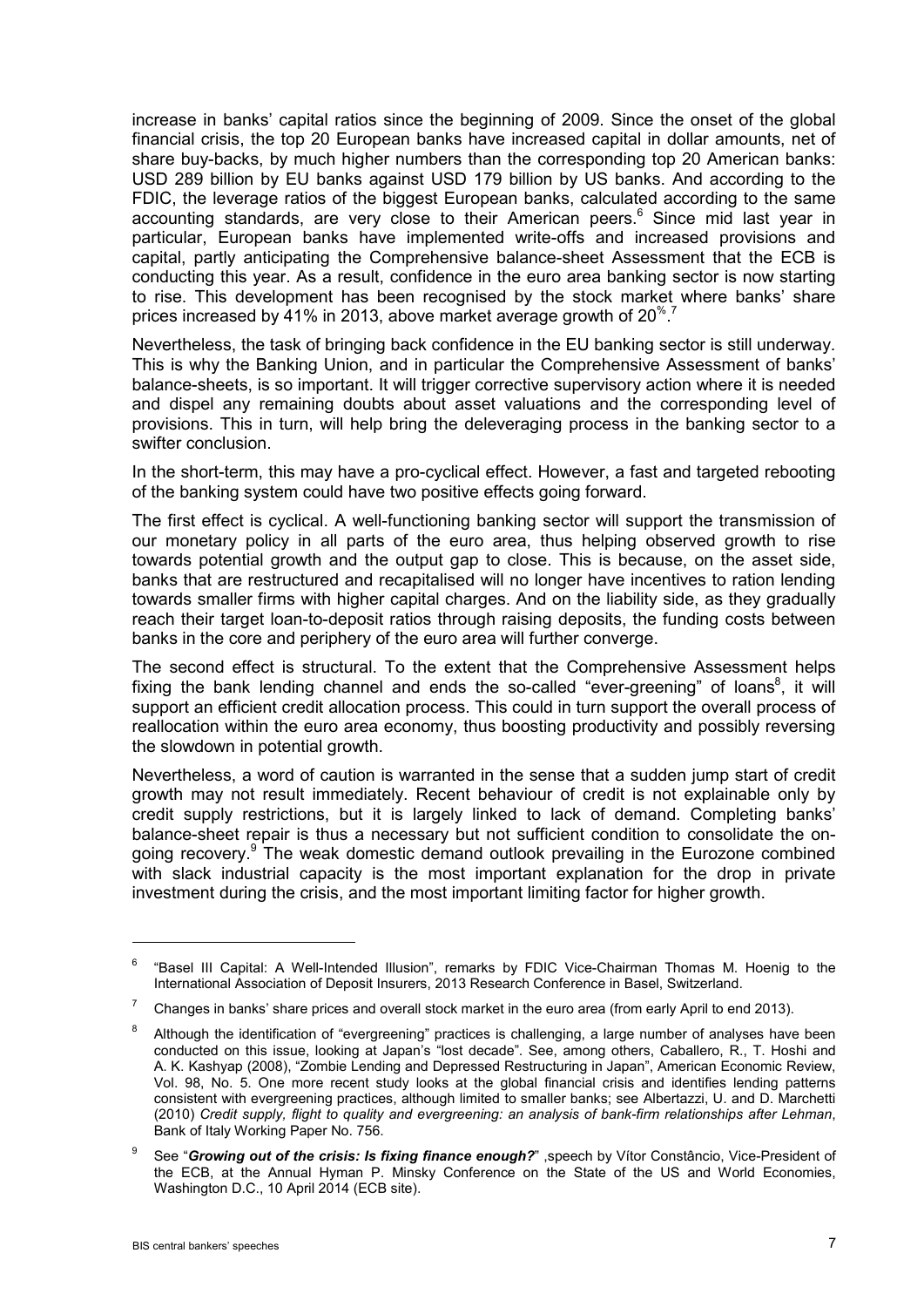### **3. Other important effects of the Banking Union**

I believe the on-going overhaul of bank supervision and resolution frameworks will have implications that go well beyond the primary objectives of financial stability and completion of the monetary union. I will focus on three aspects.

### *Further integration of the European banking market*

The first effect is the probable consolidation of the European banking sector. Some restructuring in the euro area banking sector has already been on-going since 2008. For example, in net terms the number of credit institutions has fallen by 9% since 2008, or around 600 institutions, while total assets of the euro area banking sector have declined by almost 12%. However, this consolidation was more due to retrenchment than to active M&A deals in the industry, which have instead been rather weak. From 2008 to 2012, the overall value of deals decreased fourfold to just EUR10 billion, with cross-border deals being the most affected. Yet, the Herfindahl-Hirschman concentration indicator for the euro area banks remains, at the 690 level, well below the 1600 level above which concentration becomes detrimental, which means that there is margin for further efficiency-driven consolidation. The weak profitability and excess capacity of the European banking sector also suggests that efficiency gains could be reaped from more consolidation. This, together with the on-going repair of bank balance-sheets, should set the stage some time down the road for a new phase of M&As geared towards improving efficiency.

It seems likely that the Banking Union will create the conditions for further integration of the European banking market. Unified supervision should create greater trust among banks and cross-border banking groups will be able to optimise their internal management of capital and liquidity and reduce compliance costs. On liquidity and capital, we expect hidden barriers to disappear and allow their management at the level of the whole SSM space. A movement to subsidiarisation that we observe in other parts of the world has no justification inside the SSM perimeter. In this context, it is only natural that the establishment of the SSM and the Comprehensive Assessment of banks' balance-sheets could open to a period of general restructuring in the European banking sector spontaneously driven by market forces.

### *Enhancement of the capital markets role*

In the euro area, banks have historically played an important role in financing the real economy. Bank loans account for most of household borrowing and around 50% of nonfinancial firms' external financing, which is very different from the US where around 75% of firms' financing comes from capital markets (equity and debt securities). However, recent evidence from the euro area and the US suggests that corporate bond financing was an important alternative to bank financing during the financial crisis, when banks were unwilling or unable to lend, mostly reflecting pressure to de-lever.<sup>10</sup> Although these pressures have eased and the economic recovery is beginning in Europe, I expect the move towards more capital market-based intermediation to persist going forward. One reason is that the new regulatory environment gives banks incentives to hold marketable, liquid securities, such as corporate bonds or asset backed securities, as opposed to corporate loans. This will, in my view, increase the complementarities between marketable assets and corporate loans within banks' balance-sheets, where in the past they were considered as substitutes.

What I am suggesting is not that Europe will – or should – abandon its intermediated model of financing but that it will complement it, more than in the past, with alternative sources of finance. This, combined with the structural deleveraging of the banking system and the new

<sup>&</sup>lt;sup>10</sup> See De Fiore F. and H. Uhlig (2011), "Bank finance versus bond finance", Journal of Money, Credit and Banking, 43(7), 1399–1421, and Adrian, Colla, and Shin (2012), "Which financial frictions? Parsing the evidence of the financial crisis of 2007–09", in NBER Macroeconomics Annual 2012.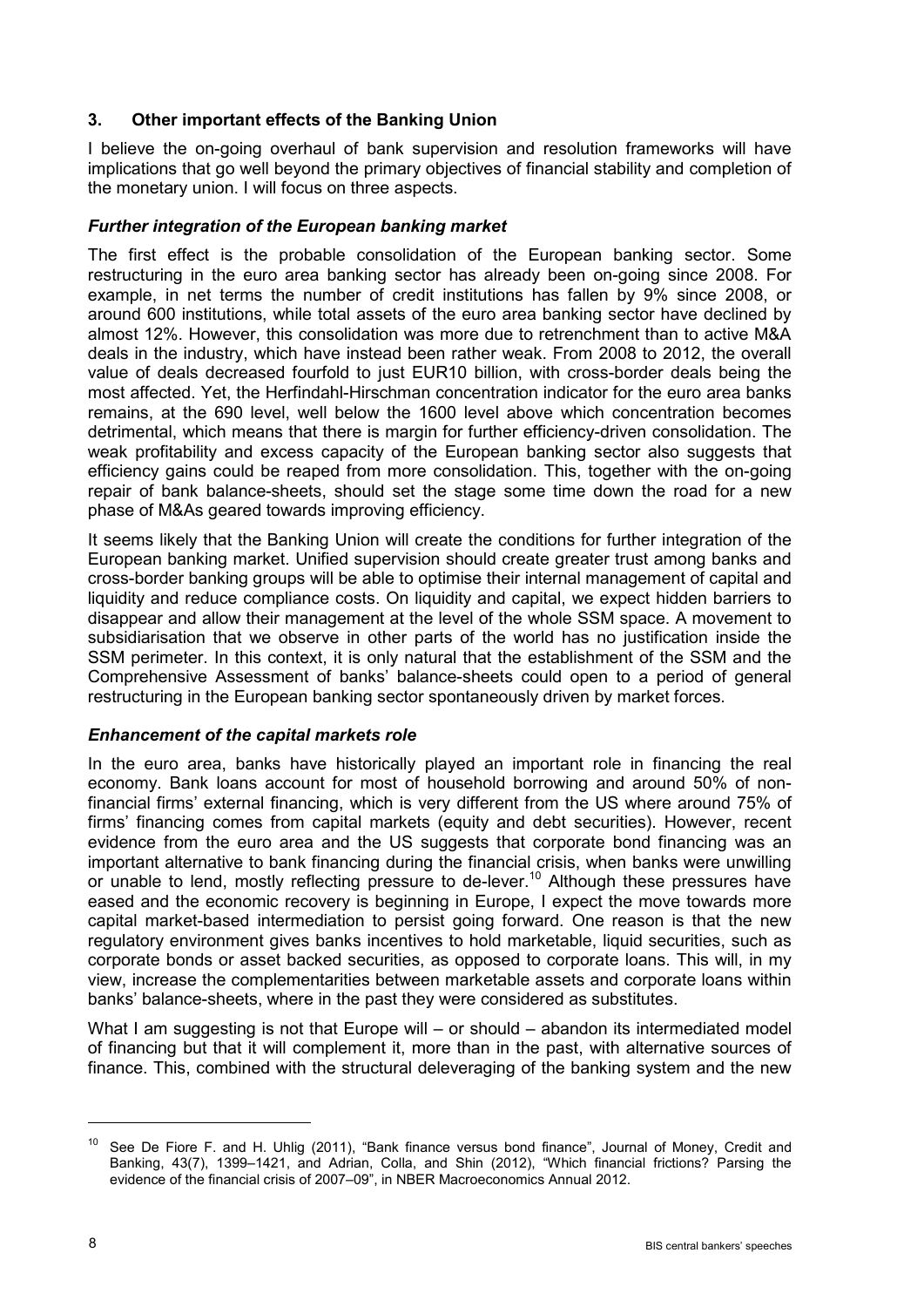regulatory regime, should enable the banking sector to keep providing adequate levels of credit to the economy. The diversification of the financing mix will have obvious advantages for euro area firms, as it will allow them to access a larger pool of non-bank investors and to better insulate themselves from shocks in the banking sector.

#### *The role of macro-prudential policies*

The third effect linked to Banking Union is the emergence of new macro-prudential policy tools for the ECB. Before the crisis, banking supervision in most (but not all) countries was fundamentally "micro-based", focusing on the safety of individual institutions. But the crisis has shown that the stability of individual financial institutions alone is not enough to ensure the stability of the financial system as a whole. This is the reason why the SSM will have, not only micro-prudential powers but also new macro-prudential instruments to counter financial imbalances and apply prudential measures in both borrowing and lending countries which was not possible before the crisis.

At the current juncture, macro-prudential policies can address at least two related issues. First, by strengthening banks they can contribute to enhance credit flows to the real economy, and mitigate the likelihood that a so-called credit-less recovery materialises, a type of recovery that is generally quite mild.<sup>11</sup> At the same time, as macro-prudential policies can be targeted to specific sectors or regional developments, they can help attenuate the credit cycle heterogeneity characterising the euro area, and support a more balanced recovery.

Second, one cannot exclude that present accommodative monetary policy generates pockets of instability in some specific market segments. Macro-prudential tools can in principle allow the ECB/SSM to address such financial imbalances in a granular way. For example, instruments like the counter-cyclical capital buffer can be applied at the national level to curb domestic credit booms, allowing monetary policy to remain focused on euro area aggregates.

Going forward, by dealing with imbalances specific to a group of countries or to a given sector of the euro area economy, macro-prudential policies should effectively take into account heterogeneities among Member States and thus contribute to reducing dispersion, which in turn enhances the uniform transmission of monetary policy.

### **Conclusion**

Let me conclude. Banking Union is an essential complement to monetary union and a project with vast consequences for European integration. It is not, however, the end of the journey. Banking Union must provide a stable and efficient framework for the major endeavour of completing the economic and monetary union. The dynamics of Jean Monnet's functional method of integration is still fully operational. From each institutional innovation, others become necessary and more pressing. For instance, to fully reap the benefits of Banking Union, we need legislative changes that the Commission should promote, in order to complete the programme of financial services integration, particularly in relation to the capital markets. That would include changes to company law, bankruptcy rules and procedures, and higher harmonisation in the taxation of financial products.

<sup>&</sup>lt;sup>11</sup> See, for instance, Takats, E., and C. Upper, 2013, "Credit and growth after financial crises", BIS Working Paper No 416; Abiad A., G. Dell'Ariccia, and B. Li, March 2011, "Creditless Recoveries", IMF Working Paper no. 58; Claessens S., M A. Kose, and M. E. Terrones, April 2011, "How Do Business and Financial Cycles Interact?", IMF Working Paper no. 88; Abiad et al. (2013) define credit-less recoveries "as episodes where real credit growth is negative in the first three years following the recession".